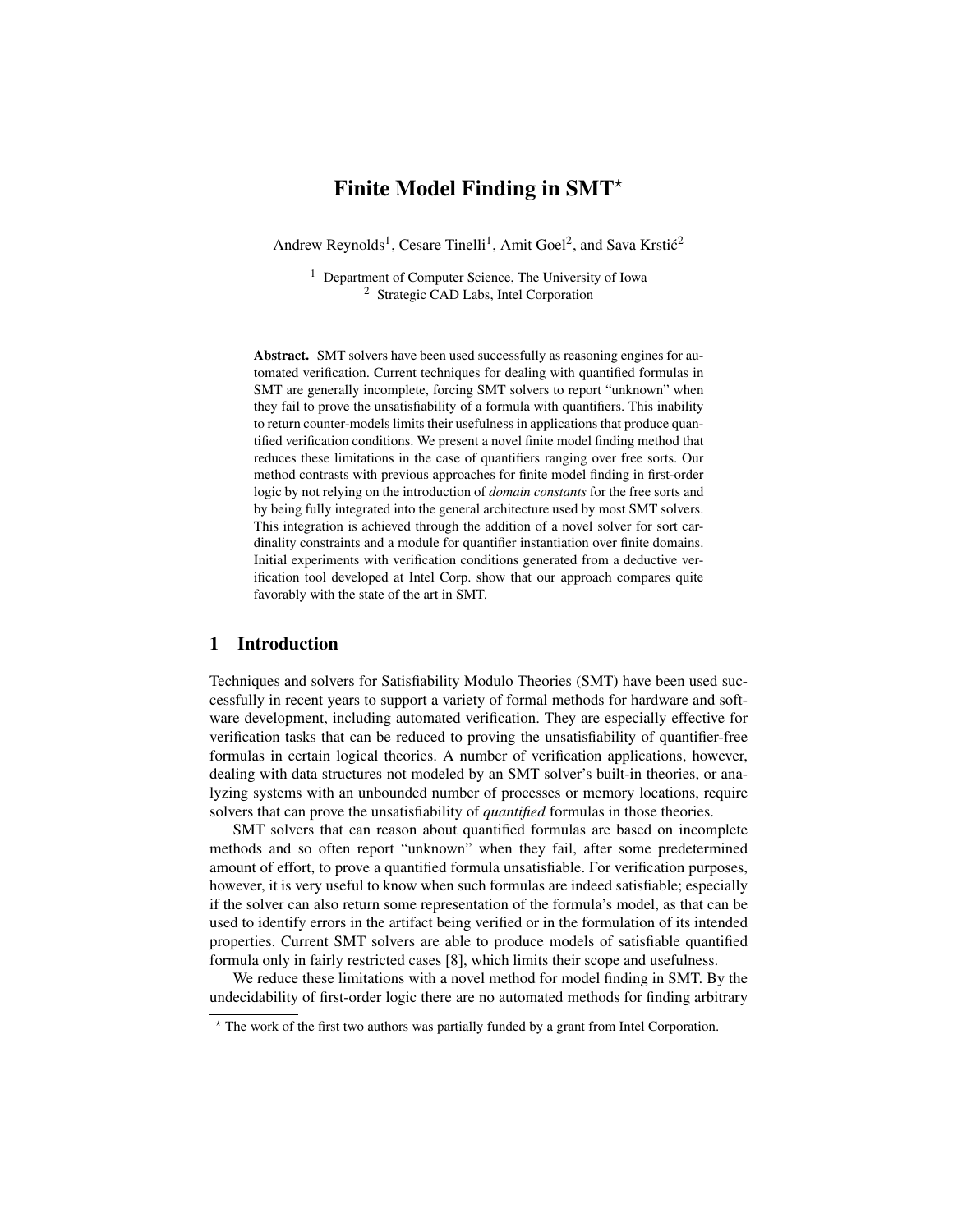models. So we focus on *finite* models, which can be enumerated and represented symbolically. More precisely, since SMT solvers work with sorted logics with both built-in and *free* ("uninterpreted") sorts, we focus on finding models that interpret the free sorts as finite domains. As with finite model finders for standard first-order logic, the main idea is simply to check universal quantifiers exhaustively over candidate models with increasingly large domains for the free sorts, until an actual model is found. Our method differs from previous approaches by not relying on the explicit introduction of *domain constants* for the free sorts, and by being fully integrated into the general architecture used by many SMT solvers. While our approach is limited to SMT formulas with quantifiers ranging only over free sorts, it is still quite useful because such formulas occur often in verification applications; moreover, when satisfiable they usually have small finite models.

We present our finite model finding method in the context of an abstract framework that models a large class of SMT solvers supporting multiple theories and quantified formulas. An overview of this framework is provided in Section 2. The method itself is described in Section 3. In Section 4, we discuss the initial experimental results obtained with our implementation of the method within the SMT solver CVC4.

Related work The state of the art in finite model finding in first-order logic is exemplified by tools such as MACE and Paradox [5]. Their approach is based on encoding to SAT the problem of whether a given set of first-order universally quantified formulas has a model of a given size *k*. The encoding is based on (1) the introduction of *k* domain constants, fresh constant symbols representing the elements of the model's domain; and (2) an exhaustive instantiation of the input formulas with these constants. Further ground constraints are added to state that the *k* domain constants denote all domain elements and are pairwise distinct. The resulting ground formulas are then encoded into a propositional formula and fed to a SAT solver. Advances on this approach mostly focus on addressing two of its main limitations for scalability: the size of the resulting propositional formula and the presence of *value symmetries*, that is, (partial) solutions that are equivalent modulo a permutation of the domain constants (see [15] for example).

An alternative approach, pioneered by the SEM model finder [17], is based on traditional constraint satisfaction methods and a built-in treatment of ground equational reasoning. It relies on special search techniques, such as symmetry reduction and leastnumber heuristics, to enumerate possible models efficiently.

Our method is more similar to SEM-style model finding in that it is not based on reductions to SAT, and is free of the spurious symmetries caused by the use of domain constants. In contrast to SEM, we rely on the  $DPLL(T)$  architecture common to many SMT solvers as our core search procedure, and use on-demand instantiation techniques for handling quantifiers. That way, our method can handle natively formulas that also involve operators from theories such as arithmetic, arrays, bit vectors, and so on, as long as none of their quantifiers range over the non-free sorts of these theories.

Formal preliminaries We work in the context of many-sorted first-order logic with equality. We fix a set S of sort symbols and for every  $S \in S$  an infinite set of  $X_S$  of variables of sort *S*. We assume the sets  $\mathbf{X}_S$  are pairwise disjoint and let **X** be their union. A signature  $\Sigma$  consists of a set  $\Sigma^s \subseteq S$  of sort symbols and a set  $\Sigma^f$  of (sorted) function symbols  $f^{S_1 \cdots S_n S}$ , where  $n \ge 0$  and  $S_1, \ldots, S_n, S \in \Sigma^s$ . We drop the sort superscript from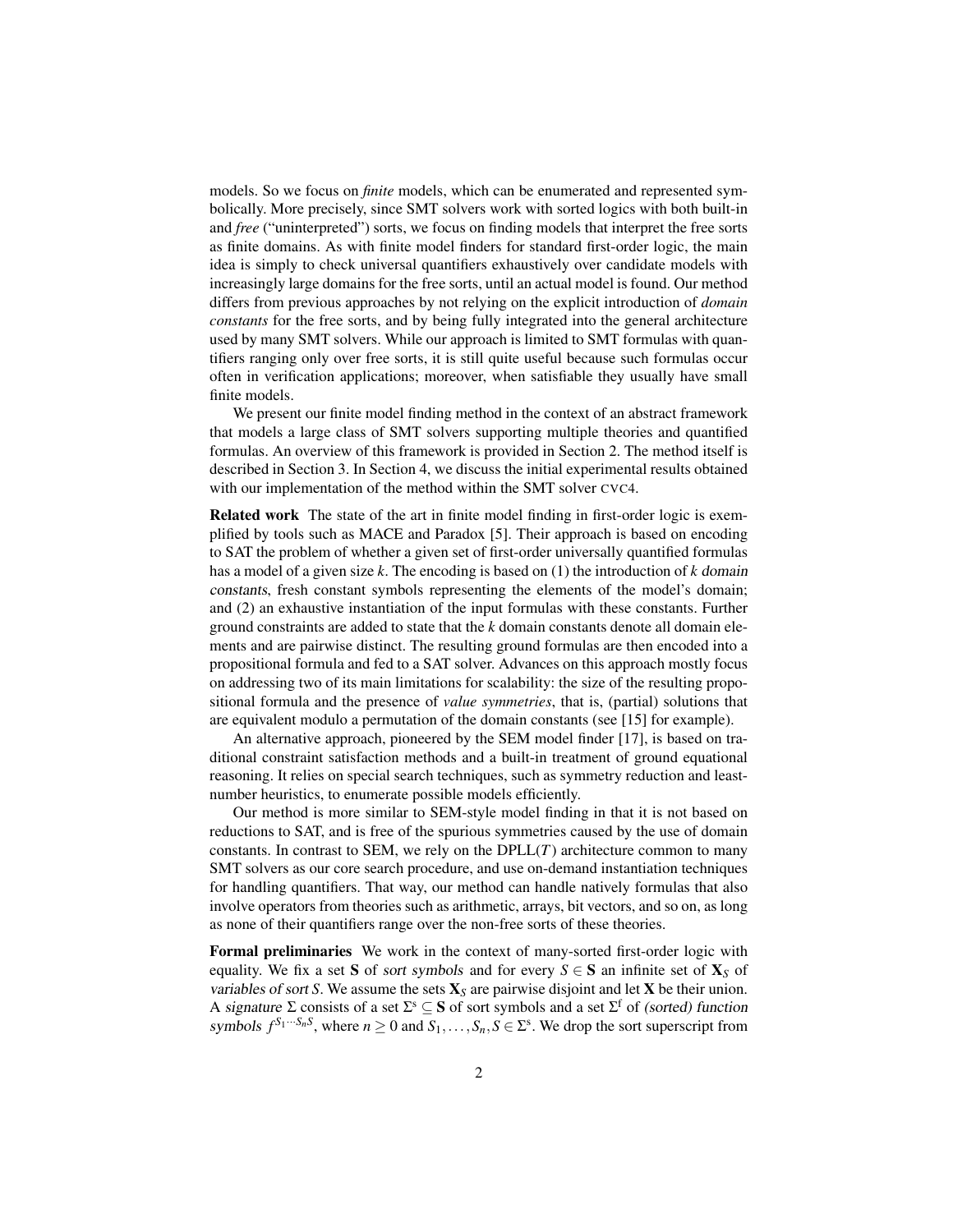function symbols when it is clear from context or unimportant. Without loss of generality we use equality, denoted by  $\approx$ , as the only predicate symbol. We abbreviate  $\neg(s \approx t)$ with  $s \not\approx t$ .

Given a signature  $\Sigma$ , well-sorted terms, atoms, literals, clauses, and (possibly quantified) formulas with variables in **X** are defined as usual<sup>3</sup> and referred to respectively as Σ-terms, Σ-atoms and so on. A ground term/formula is a Σ-term/formula with no variables. Where  $\mathbf{x} = (x_1, \ldots, x_n)$  is tuple of variables and Q is either  $\forall$  or  $\exists$ , we write  $Q\mathbf{x}\varphi$ as an abbreviation of  $Qx_1 \cdots Qx_n \varphi$ . If  $\varphi$  is a  $\Sigma$ -formula and **x** has no repeated variables, we write  $\varphi[\mathbf{x}]$  to denote that  $\varphi$ 's free variables are from x; if  $\mathbf{t} = (t_1, \ldots, t_n)$  is a term tuple we write  $\varphi[t]$  for the formula obtained from  $\varphi$  by simultaneously replacing each occurrence of  $x_i$  in φ by  $t_i$ .

A *Σ*-interpretation *I* maps: each  $S \in \Sigma^s$  to a non-empty set  $S^I$ , the domain of *S* in *I*; each  $x \in \mathbf{X}$  of sort *S* to an element  $x^I \in I_S$ ; and each  $f^{S_1 \cdots S_n S} \in \Sigma^f$  to a total function  $f^I: S_1^I \times \cdots \times S_n^I \to S^I$ . A satisfiability relation between  $\Sigma$ -interpretations and Σ-formulas is defined inductively as usual. The reduct of *I* to a sub-signature Ω of Σ is an Ω-interpretation that coincides with *I* on the symbols in  $Ω$ .

A theory is a pair  $T = (\Sigma, I)$  where  $\Sigma$  is a signature and I a class of  $\Sigma$ -interpretations, the models of T, that is closed under variable reassignment (i.e., every  $\Sigma$ -interpretation that differs from one in  $\bf{I}$  only for how it interprets the variables is also in  $\bf{I}$ ) and isomorphism. A formula  $\varphi[x]$  of *T* is satisfiable (resp., unsatisfiable) in *T* if it is satisfied by some (resp., no) interpretation in I. A set Γ of formulas entails in *T* a Σ-formula ϕ, written  $\Gamma \models_T \varphi$ , if every interpretation in **I** that satisfies all formulas in  $\Gamma$  satisfies  $\varphi$ as well. The set  $\Gamma$  is *satisfiable in*  $T$  if  $\Gamma \not\models_T \bot$  where  $\bot$  is the universally false atom. When  $\Gamma$  and  $\varphi$  are ground we write  $\Gamma \models_{\rho} \varphi$  if  $\Gamma$  propositionally entails  $\varphi$ , that is, if the set Γ∪ {¬φ} is unsatisfiable when considering all atomic formulas in it as propositional variables. The combination  $T_1 + T_2$  of two theories  $T_1 = (\Sigma_1, I_1)$  and  $T_2 = (\Sigma_2, I_2)$  is the theory  $(\Sigma, I)$  where  $\Sigma = \Sigma_1 \cup \Sigma_2$  and I is the largest class of  $\Sigma$ -interpretations whose reduct to  $\Sigma_i$  is in  $\mathbf{I}_i$  for  $i = 1, 2$ .

## 2 Satisfiability modulo multiple theories

In its most general formulation, SMT is the problem of determining the satisfiability of a set of formulas in some theory *T* which is possibly a combination of several theories. Our finite model finding method applies to *lazy* SMT solvers based on the DPLL(*T*) architecture [11]. Such solvers combine modularly a generic CDCL SAT solver $<sup>4</sup>$  (the</sup> SAT engine) with one or more reasoners (the theory solvers) specialized on deciding the satisfiability of constraints, conjunctions of ground literals, in a specific theory. Some SMT solvers are able to reason also about quantified formulas. All of them rely on some form of heuristic quantifier instantiation where existential quantifiers are Skolemized and universal ones are instantiated with a heuristic selection of ground terms.

 $DPLL(T)$ -style SMT solvers are conveniently described at an abstract level using a rule-based framework introduced by Nieuwenhuis *et al.* [11] and then further developed

<sup>&</sup>lt;sup>3</sup> With atoms  $s \approx t$  well sorted iff *s* and *t* are well sorted terms of the *same* sort.

<sup>4</sup> Conflict-Driven Clause Learning solvers were previously referred to as *DPLL* solvers.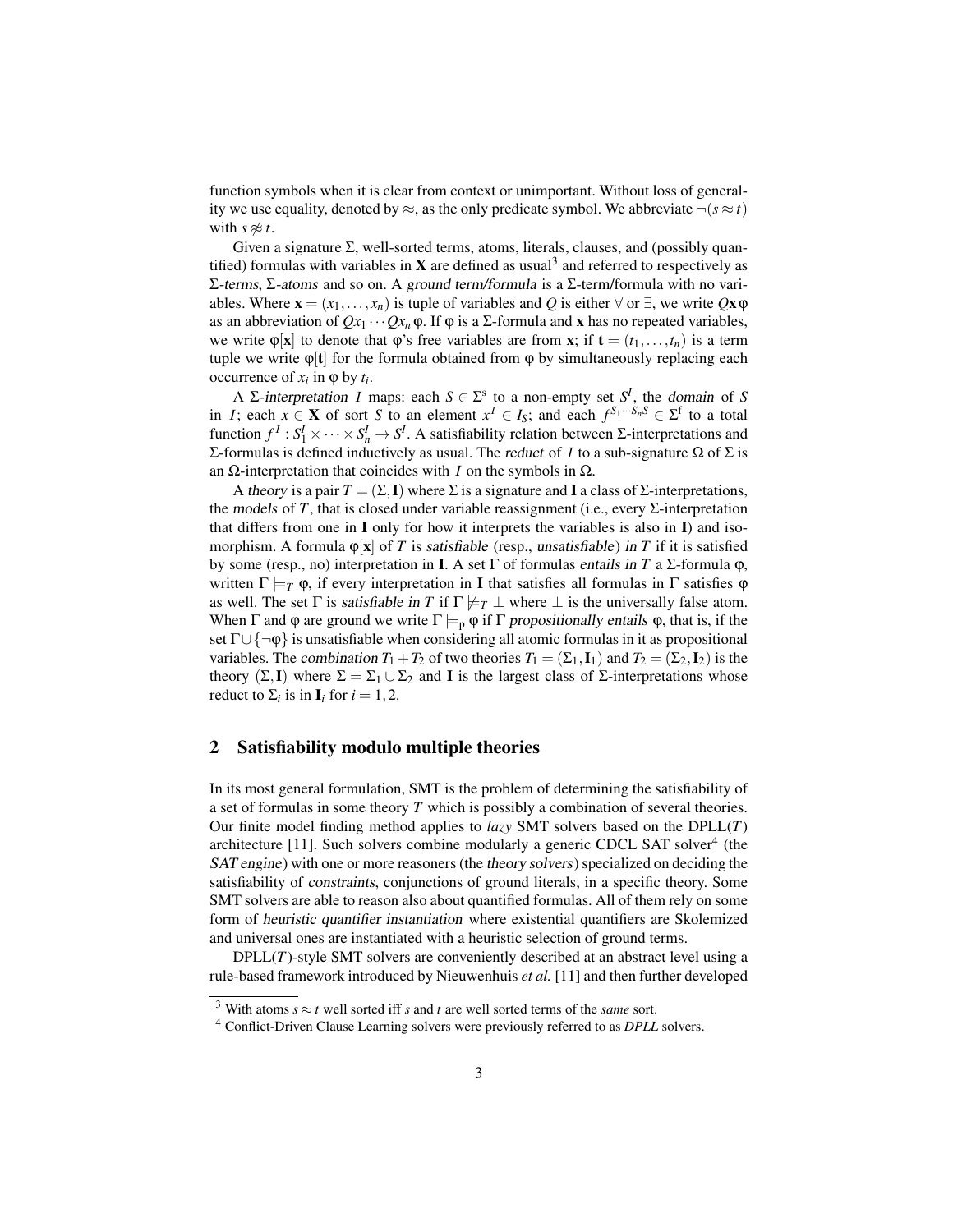by Krstic and Goel [10] for solvers that combine multiple built-in theories, and by Ge ´ *et al.* [7] for solvers that use heuristic quantifier instantiation. We synthesize the main ideas of those works in a single framework, focusing on aspects most relevant to our task at hand. We present the general framework here and then show in Section 3 how it can be extended to look for finite models for formulas with quantifiers over free sorts.

Abstract framework For the rest of the paper we will consider a theory  $T = T_1 + T_2$  $\ldots + T_m$  where each  $T_i$  is a theory of signature  $\Sigma_i$ , and  $T_1$  is the theory of equality over "uninterpreted functions", also known as EUF. We call free those sort and function symbols whose interpretation is not restricted in any way by any of the theories, and consider them as part of the EUF signature; we call built-in all the others. For convenience and without loss of generality, we assume that  $\Sigma_1, \ldots, \Sigma_m$  have the same set S of sort symbols and share a distinguished infinite set *C<sup>S</sup>* of free constants of sort *S* for each *S* ∈ **S**. Let *C* = ∪<sub>*S*∈**s** *C*<sub>S</sub>. We also assume that **S** includes a Boolean sort Bool and a con-</sub> stant true of that sort—allowing us to encode predicate symbols as function symbols of return sort Bool. As customary, we impose the (real) restriction that the signatures  $\Sigma_1, \ldots, \Sigma_m$  share no function symbols besides the constants in C.

We describe SMT solvers for the theory *T* abstractly as state transition systems. States are either the distinguished state fail or triples of the form  $\langle M, F, C \rangle$  where

- *M*, the current assignment, is a sequence of literals and decision points •,
- *F* is a set of formulas derived from the original input problem, and
- *C* is either the distinguished value no or a conflict clause.

Each assignment *M* can be factored uniquely into the subsequence concatenation  $M_0$ .  $M_1 \bullet \cdots \bullet M_n$ , where no  $M_i$  contains decision points. For  $i = 0, \ldots, n$ , we call  $M_i$  the decision level *i* of *M* and denote with  $M^{[i]}$  the subsequence  $M_0 \bullet \cdots \bullet M_i$ . When convenient, we will treat *M* as the set of its literals and call them the asserted literals.

The formulas in *F* have a particular purified form that can be assumed with no loss of generality since any formula can be efficiently converted into that form while preserving satisfiability in *T*: each element of *F* is either a ground clause or a formula of the form  $a \Leftrightarrow \forall x C[x]$  where a is a ground atom and C is a clause. Moreover, each atom occurring in *F* is pure, that is, has signature  $\Sigma_i$  for some  $i \in \{1, \ldots, m\}$ .

Initial states have the form  $\langle \emptyset, F_0, \text{no} \rangle$  where  $F_0$  is an input set of formulas to be checked for satisfiability. The expected final states are fail, when  $F_0$  is unsatisfiable in *T*; or  $\langle M, F, \text{no} \rangle$  with *M* satisfiable in *T*, *F* equisatifiable with *F*<sub>0</sub> in *T*, and *M*  $\models_{p}$  *F*.

Transition rules The possible behaviors of the system are defined by a set of nondeterministic state transition rules, specifying a set of successor states for each current state.<sup>5</sup> The rules are provided in Figure 1 in guarded assignment form [10]. A rule applies to a state *s* if all of its premises hold for *s*. In the rules, M, F and C respectively denote the assignment, formula set, and conflict component of the current state. The conclusion describes how each component is changed, if at all. We write *l* to denote the complement of literal *l* and  $l \prec_M l'$  to indicate that *l* occurs before *l'* in M. The function lev maps each literal of M to the (unique) decision level at which *l* occurs in M. The set

<sup>&</sup>lt;sup>5</sup> To simplify the presentation, we do not consider here rules that model the forgetting of learned lemmas and restarts of the SMT solver.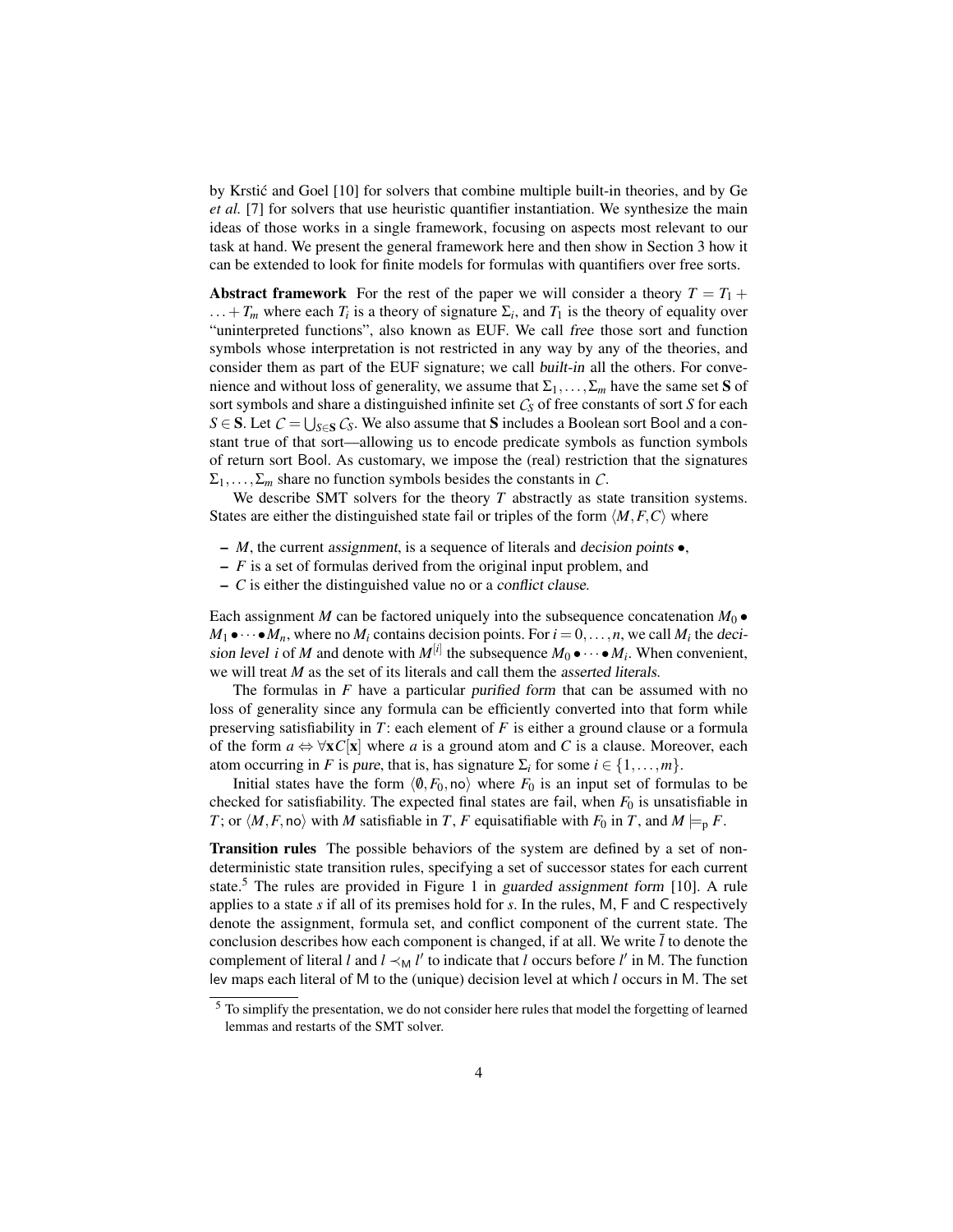**Decide** 
$$
\frac{l \in \text{Lit}_{\mathsf{f}} \cup \text{Int}_{\mathsf{M}} \quad l, l \notin \mathsf{M}}{M := M \bullet l}
$$
 **conflict**<sub>*i*</sub> 
$$
\frac{C = n \circ l_1, \ldots, l_n \in \mathsf{M} \quad l_1, \ldots, l_n \models_{i} \bot \quad \mathsf{C}}{C := \overline{l_1} \vee \cdots \vee \overline{l_n}}
$$
  
\n**Fail** 
$$
\frac{C \neq n \circ \bullet \notin \mathsf{M}}{\mathsf{fail}}
$$
 **Backjump** 
$$
\frac{C = l_1 \vee \cdots \vee l_n \vee l \quad \text{lev } \overline{l_1}, \ldots, \text{lev } \overline{l_n} \leq i < \text{lev } \overline{l}}{C := n \circ M := M^{[i]} \cdot l}
$$
  
\n**Propagate**<sub>*i*</sub> 
$$
\frac{l_1, \ldots, l_n \in \mathsf{M} \quad l_1, \ldots, l_n \models_{i} l \quad l \in \text{Lit}_{\mathsf{f}} \cup \text{Int}_{\mathsf{M}} \quad l, \overline{l} \notin \mathsf{M}}{M := M \cdot l}
$$

$$
\text{Explain}_{i} \quad \frac{\mathsf{C} = l \lor D \quad \bar{l}_{1}, \dots, \bar{l}_{n} \models_{i} \bar{l} \quad \bar{l}_{1}, \dots, \bar{l}_{n} \prec_{\mathsf{M}} \bar{l}}{\mathsf{C} := l_{1} \lor \dots \lor l_{n} \lor D} \qquad \text{Learn } \frac{\mathsf{C} \neq \mathsf{no}}{\mathsf{F} := \mathsf{F} \cup \{\mathsf{C}\}}
$$

$$
\textbf{Learn}_i \quad \frac{\emptyset \models_i \exists \mathbf{x} (l_1[\mathbf{x}] \vee \cdots \vee l_n[\mathbf{x}]) \quad l_1, \ldots, l_n \in \text{Lit}_M | i \cup \text{Int}_M \cup L_i}{\mathsf{F} := \mathsf{F} \cup \{l_1[\mathbf{c}] \vee \cdots \vee l_n[\mathbf{c}]\}}.
$$

∀**-Inst** *a* ∈ M *a* ⇔ ∀x*C*[x] ∈ F  $\in$  M *a* ⇔ ∀x*C*[x] ∈ F<br>  $F := F \cup \{ \neg a \vee C[t] \}$   $\exists$ -Inst  $\frac{\neg a \in M$  *a* ⇔ ∀x*l*<sub>1</sub>[x] ∨  $\cdots \vee l_n$ [x] ∈ F<br>  $F := F \cup \{ a \vee \overline{l}_1[c], \ldots, a \vee \overline{l}_n[c] \}$  $F := F \cup \{a \vee \bar{l}_1[\mathbf{c}], \ldots, a \vee \bar{l}_n[\mathbf{c}]\}$ 

Fig. 1: DPLL $(T_1, \ldots, T_m)$  rules. In **Learn**<sub>*i*</sub>, x may be empty. In **Learn**<sub>*i*</sub> and  $\exists$ -Inst, c are fresh constants from *C* of the same sort as **x**. In  $\forall$ **-Inst**, **t** are ground terms of the same sort as **x** and such that  $C[t]$  is in purified form.

Lit<sub>F</sub> (resp., Lit<sub>M</sub>) consists of all ground literals in F (resp., all literals of M) and their complements. For  $i = 1, \ldots, m$ , the set Lit<sub>M</sub> $|i|$  consists of the  $\Sigma_i$ -literals of Lit<sub>M</sub>. Int<sub>M</sub> is the set of all interface literals of M: the equalities and disequalities between constants *c*,*d* with *c* and *d* occurring in Lit<sub>M</sub>|<sub>*i*</sub> and Lit<sub>M</sub>|<sub>*i*</sub> for two distinct  $i, j \in \{1, ..., m\}$ .

The index *i* ranges from 0 to *m* for the rules **Propagate***<sup>i</sup>* , **Conflict***<sup>i</sup>* and **Explain***<sup>i</sup>* , and from 1 to *m* for **Learn**<sub>*i*</sub>. In all rules,  $\models_i$  abbreviates  $\models_{T_i}$  when  $i > 0$ . In **Propagate**<sub>0</sub>, *l*<sub>1</sub>,...,*l*<sub>*n*</sub>  $\models$ <sub>0</sub> *l* simply means that  $\overline{l}_1 ∨ ··· ∨ \overline{l}_n ∨ l ∈ F$ . Similarly, in **Conflict**<sub>0</sub>,  $l_1, ..., l_n \models$ <sub>0</sub> ⊥ means that  $\bar{l}_1 \vee \cdots \vee \bar{l}_n \in \mathsf{F}$ ; in **Explain**<sub>0</sub>,  $\bar{l}_1, \ldots, \bar{l}_n \models_0 \bar{l}$  means that  $l_1 \vee \cdots \vee l_n \vee$  $\bar{l}$  ∈ F. The rules Decide, Propagate<sub>0</sub>, Explain<sub>0</sub>, Conflict<sub>0</sub>, Fail, Learn, and Backjump model the behavior of the SAT engine, which treats ground atoms as Boolean variables and ignores quantified formulas. The rules  $\text{Conflict}_0$  and  $\text{Explain}_0$  model the conflict discovery and analysis mechanism used by CDCL SAT solvers.

All the other rules but ∀**-Inst** and ∃**-Inst** model the interaction between the SAT engine and the individual theory solvers in the overall SMT solver. Generally speaking, the system uses the SAT engine to construct the assignment M as if the problem were propositional, but it periodically asks the sub-solvers for each theory *T<sup>i</sup>* to check if the set of  $\Sigma_i$ -constraints in M is unsatisfiable in  $T_i$ , or entails some yet undetermined literal from Lit<sub>F</sub> ∪ Int<sub>M</sub>. In the first case, the sub-solver returns an explanation of the unsatisfiability as a conflict clause, which is modeled by **Conflict**<sub>*i*</sub> with  $i = 1, \ldots, m$ . The propagation of entailed theory literals and the extension of the conflict analysis mechanism to them is modeled by the rules **Propagate***<sup>i</sup>* and **Explain***<sup>i</sup>* . The inclusion of the interface literals  $Int_M$  in **Decide** and **Propagate**<sub>*i*</sub> achieves the effect of the Nelson-Oppen combination method [14, 4]. The rule **Learn***<sup>i</sup>* is needed to model theory solvers following the splitting-on-demand paradigm [3]. When asked about the satisfiability of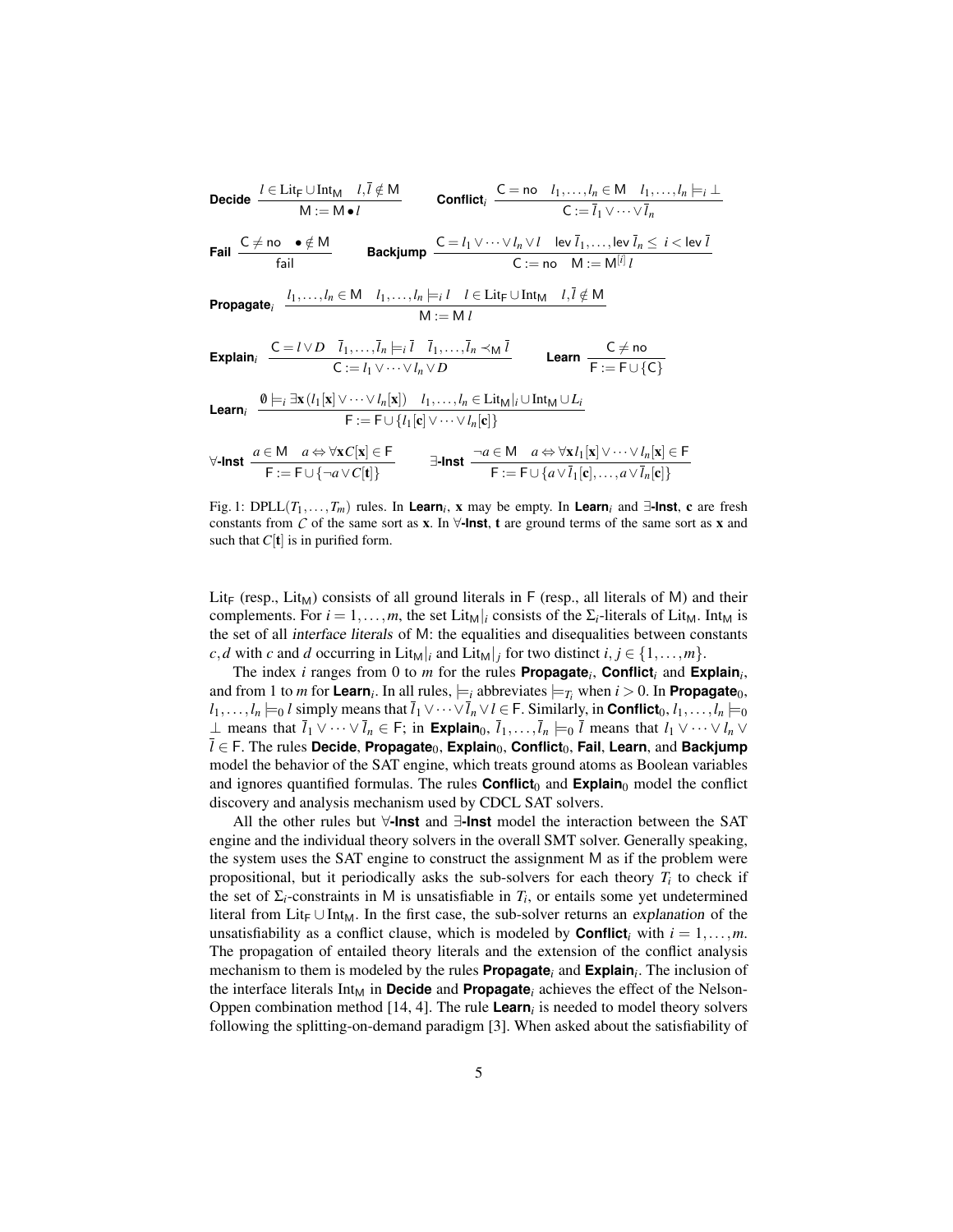their constraints, these solvers, may return instead a splitting lemma, a formula valid in their theory and encoding a guess that needs to be made about the constraints before the solver can determine their satisfiability. The set  $L_i$  in the rule is a finite set consisting of literals, not present in the original formula  $F_0$ , which may be generated by such solvers.

The ∀**-Inst** and ∃**-Inst** rules model the quantifier instantiation mechanism. When the atom *a*, which serves as a proxy for the quantified formula ∀x*C*, occurs positively in the current assignment M, the SMT solver adds one or more ground instances of the formula  $a \Rightarrow C[\mathbf{x}]$ . When *a* occurs negatively, the system adds the (Skolemized) clause form of  $\neg a \Rightarrow \neg \forall x C$ . Instantiation heuristics dictate which instances are generated and how quantifier instantiation applications are interleaved with the other operations.

Executions and correctness An execution of a transition system modeled as above is a (possibly infinite) sequence  $s_0, s_1, \ldots$  of states such that  $s_0$  is an initial state and for all  $i \geq 0$ ,  $s_{i+1}$  can be generated from  $s_i$  by the application of one of the transition rules. A system state is irreducible if no transition rules besides **Learn***<sup>i</sup>* apply to it. An exhausted execution is a finite execution whose last state is irreducible. An application of **Learn***<sup>i</sup>* is redundant in an execution if the execution contains a previous application of **Learn***<sup>i</sup>* with the same premise.

Adapting results from [11, 10, 3], it can be shown that every execution satisfies the following invariants: M contains only pure literals and no repetitions;  $F \models_T C$  and  $M \models_{p} \neg C$  when  $C \neq$  no; every model of *T* satisfying F satisfies the initial set of formulas. Moreover, in the absence of quantified formulas, the transition system is terminating: every execution with no redundant applications of **Learn***<sup>i</sup>* is finite; and sound: for every execution starting with a state  $\langle 0, F_0, \text{no} \rangle$  and ending with fail, the clause set  $F_0$  is unsatisfiable in *T*. Under suitable assumptions on the sub-theories  $T_1, \ldots, T_m$ , the system is also complete: for every exhausted execution starting with  $\langle 0, F_0, \text{no} \rangle$  and ending with  $\langle M, F, no \rangle$ , *M* is satisfiable in *T* and  $M \models_{p} F_0$ . With quantified formulas, soundness is preserved but termination and completeness are lost in general.

# **3** Finite Model Finding with  $DPLL(T_1, ..., T_m)$

We have developed a method that, given a set  $F_0$  of formulas in purified form, searches for a model of  $T$  that satisfies  $F_0$  and interprets all the free sorts as finite sets. Abusing the terminology, we will call such models finite.

The basic version of our method is restricted to input sets whose quantified formulas quantify only variables of free sorts. An extended version applies also to quantifiers over built-in sorts such as integer, real, array sorts and so on, as long as the quantified variables occur only as arguments of free function symbols. However, we do not discuss that extension here for space constraints.<sup>6</sup> In the basic version, thanks to the use of formulas in purified form, our treatment of terms constructed with built-in function symbols is completely standard: built-in ground literals are processed modularly by their corresponding theory solver, and global consistency of the asserted literals is

<sup>&</sup>lt;sup>6</sup> In fact, the extended version also works with quantifiers over built-in sorts always interpreted as a fixed finite domain such as, for instance, the sorts in the theory of fixed sized bit vectors. However, it is practical only for domains of small size.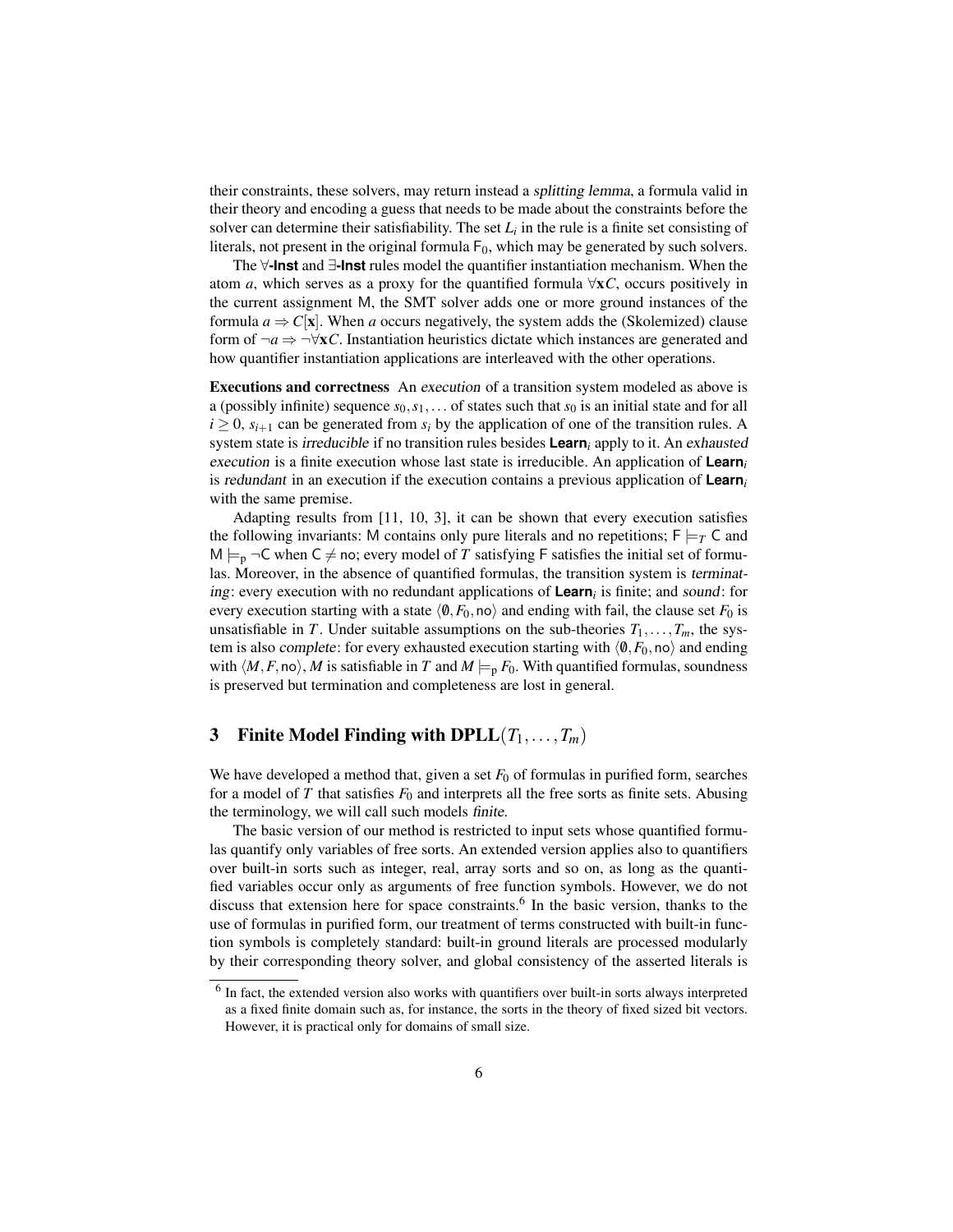guaranteed via the exchange of interface literals. As a consequence, we focus on free function symbols here.

We look for finite models with the aid of a new theory FCC (finite cardinality constraints) and a solver for it. We assume FCC is one of the sub-theories  $T_1, \ldots, T_m$ .

**Definition 1** (Theory FCC of finite cardinality constraints). *The signature* Σ<sub>FCC</sub> of FCC *consists of (i) the same free sort symbols of* EUF*, (ii) the set C of free constants, and (iii) a constant* card*S*,*<sup>k</sup> of sort* Bool *for each free sort S and integer k* > 0*. Its models are all* ΣFCC*-interpretations that satisfy each* card*S*,*<sup>k</sup> exactly when they interpret S as a set of cardinality n*  $\leq k$ .

Note that the only ground atoms in FCC besides those of the form card $<sub>S,k</sub>$  are equal-</sub> ities between free constants. It is not difficult to show, using reductions to and from graph coloring, that the satisfiability of ground literals in FCC is an NP-complete problem. A solver for ground EUF constraints and one for ground FCC constraints can be combined Nelson-Oppen style to obtain a solver for *ground* EUF *problems with finite cardinality constraints*. This follows immediately from extended combination results by Ranise *et al.* ([12], Theorems 13 and 21). The main idea is to apply the standard Nelson-Oppen non-deterministic combination procedure [14] but to a *flattened* version of the the original input problem, a set of equational literals with equations and disequation respectively of the form  $c \approx f(c_1, \ldots, c_n)$  and  $d \not\approx d'$  where  $f$  is a symbol of the original problem and  $c, c_1, \ldots, c_n, d, d'$  are constants from *C*. We will call this form a flat form. This entails that the theory FCC can be incorporated into our abstract framework without loss of completeness for ground problems, provided that all literals in the problem are in flat form.<sup>7</sup>

## 3.1 An efficient solver for FCC

We have developed an FCC solver meant to be efficient in practice when integrated into the DPLL $(T_1, \ldots, T_m)$  architecture together with a conventional congruence closurebased solver for EUF. We describe how to use the FCC solver to endow  $DPLL(T_1, \ldots, T_m)$ with finite model finding abilities for EUF in the next subsection. Here, we give a high level overview of the FCC solver and how it cooperates with the EUF solver to solve ground EUF problems with cardinality constraints.

The main idea is first to find a model of the EUF constraints, if it exists; and then try to *shrink* that model as needed to satisfy the cardinality constraints. Consider the constraints *G*∪*R* where

- *G* is a set of equalities and disequalities in flat form
- *R* is a set of FCC constraints over the free sorts of EUF
- *any (dis)equality between free constants that occurs in R is also in G*

Let  $T_G$  be the set of all (sub-)terms occurring in *G*. If *G* is satisfiable, the EUF solver can compute a congruence relation  $\equiv_E$  over  $T_G$  that is consistent with *G* in the sense

 $<sup>7</sup>$  In reality, a flat form is not needed. One can construct an FCC solver that takes in arbitrary</sup> ground EUF literals but treats every EUF term as a constant.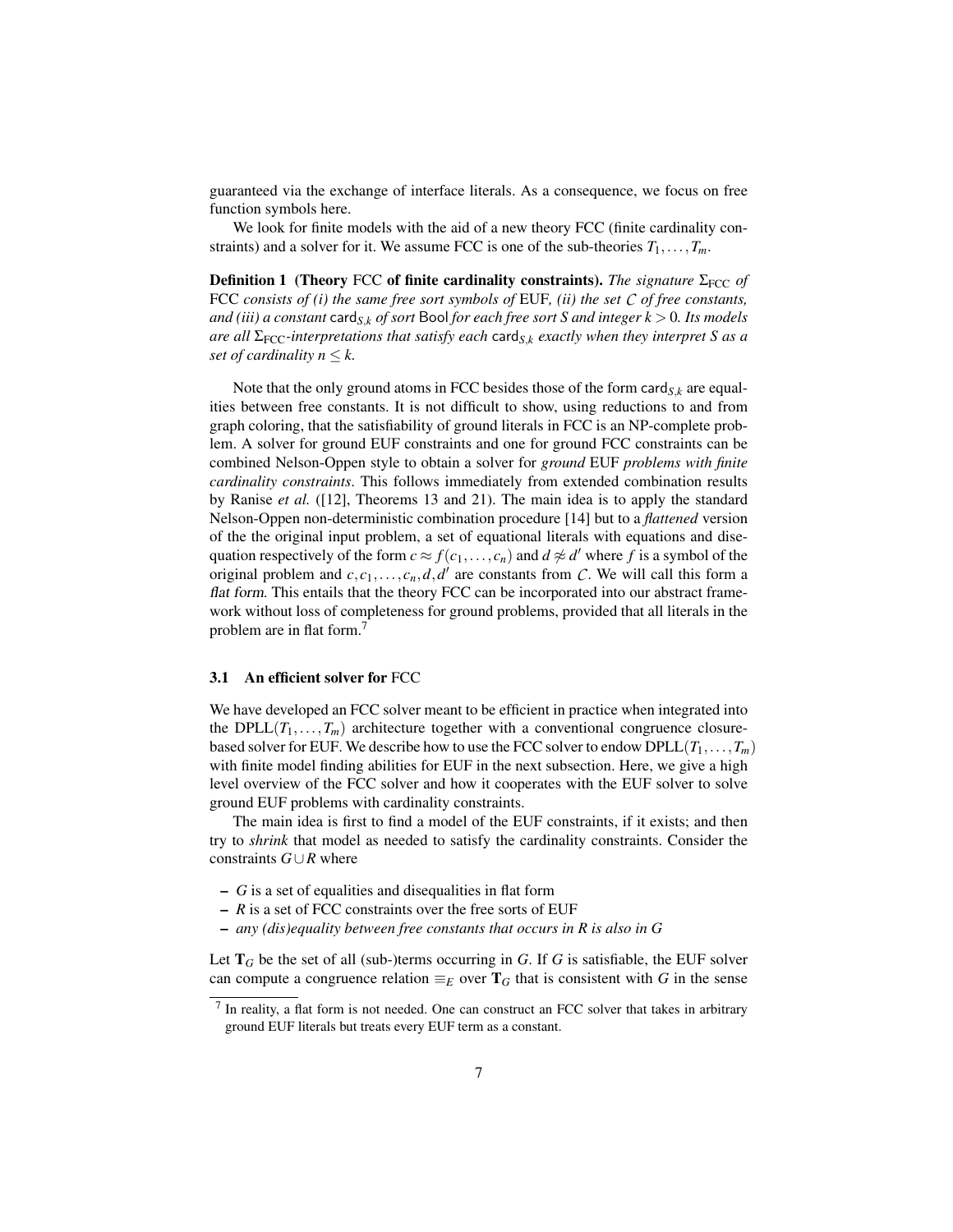that *s* ≡*E t* for all *s* ≈ *t* ∈ *E* and *c*  $\neq$  *E d* for all *c*  $\neq$  *d* ∈ *D*. Since *G* is in flat form, each equivalence class of  $\equiv_E$  of terms of some sort *S* contains a constant from  $C_S$ , so we can use it as the representative of that class and call it a representative constant for *S*. It is well-known that if  $c_1, \ldots, c_h$  are all the representative constants for a free sort *S*, there is an EUF model  $M$  satisfying  $G$  such that  $S^M = \{c_1, \ldots, c_h\}$  (see, for example, [1] §4.3).

Now consider just the card constraints in *R*. Since constraints about a sort impose no restrictions on the other sorts in FCC, the FCC solver can look at them separately by sort. So let *S* be one of the sorts in *R* and let  $K = \{\neg \text{card}_{S,i}\}_{i \in I} \cup \{\text{card}_{S,i}\}_{i \in J}$  collect all the card constraints in *R* for *S*. Observe that *K* is satisfiable in FCC iff  $I = \emptyset$  or  $J = \emptyset$  or max $(I) < \min(J)$ . When *K* is satisfiable and *J* is non-empty, the FCC solver needs to check that  $R \cup \text{card}_{S,k}$  is satisfiable with  $k = \min(J)$ . This is immediate if  $k \geq h$  where *h* is the number of equivalence classes the EUF solver has computed for *S*. Otherwise,  $R \cup \text{card}_{S}$  *k* is satisfiable if and only if enough of those classes can be merged to reduce their number to at most *k*. At this point the FCC solver needs to strengthen *R* with one equality *c* ≈ *d* between distinct representative constants. Since  $R \cup \{c \approx d\}$ may be unsatisfiable in FCC, or  $G \cup \{c \approx d\}$  may be unsatisfiable in EUF, all possible equalities between representative constants may have to be considered. If none of them works,  $G ∪$  card<sub>*S* $,k$ </sub> is unsatisfiable. Otherwise, *R* must be strengthened again as above until *S* has at most *k* equivalence classes.

Disequality graphs Following the splitting-on-demand approach, the FCC solver will return "satisfiable" or "unsatisfiable" only if it can determine the satisfiability of its constraints without having to guess any equality between representative constants. Otherwise, it will simply identify a possible equality  $c \approx d$  and let the SAT engine decide on it by returning the *merge lemma*  $c \approx d \vee c \not\approx d$ .<sup>8</sup> The solver is able to reduce the number of equality guesses by maintaining a disequality graph for each free sort *S*. This is an undirected graph whose vertices are representative constants for *S* that occur in *G*, and whose edges link only vertices *c*, *d* with  $G \models_{\text{EUF}} c \not\approx d$ . This data structure tells the FCC solver that certain pairs of constants, the linked ones, cannot be equated.

We illustrate the overall mechanism and the intended collaboration dynamics between the EUF and the FCC solver with a couple of examples.

*Example 1.* Let  $G \cup R$  be  $\{a \approx f(b), b \approx f(c), a \not\approx b, b \not\approx c, \text{card}_{S,2}\}$  over the single sort *S*. From it, the EUF solver computes the congruence  $\{\{a, f(b)\}, \{b, f(c)\}, \{c\}\}\)$ . Using  $a, b, c$  as the representatives, the FCC solver builds the disequality graph with edges  $\{(a,b),(b,c)\}$ . Since card<sub>S,2</sub> limits the size of *S* to at most 2, the FCC solver generates the merge lemma  $a \approx c \vee a \not\approx c$ . Strengthening *R* with  $a \approx c$  produces no EUF conflicts and allows the FCC solver to answer "satisfiable".

*Example 2.* Consider the constraints  $\{c_1 \approx c, c_4 \approx c, c_1 \not\approx c_2, c_2 \not\approx c_3, c_3 \not\approx c_4, c_4 \not\approx c_5, c_6 \not\approx c_6 \}$ *c*5, card*S*,2} where all the constants have sort *S*. The corresponding disequality graph for these constraints contains a clique of size 3. By discovering that clique, the FCC solver can conclude that it is impossible to shrink the model to 2 elements, and report a conflicting clause consisting of the literals that explain the unsatisfiability:  $c_1 \not\approx c \vee c_4 \not\approx c_4$  $c \vee c_1 \approx c_2 \vee c_2 \approx c_3 \vee c_3 \approx c_4 \vee \neg \text{card}_{S,2}.$ 

<sup>&</sup>lt;sup>8</sup> This is slightly inaccurate. In reality, the solver asks the SAT engine to apply **Decide** on  $c \approx d$ .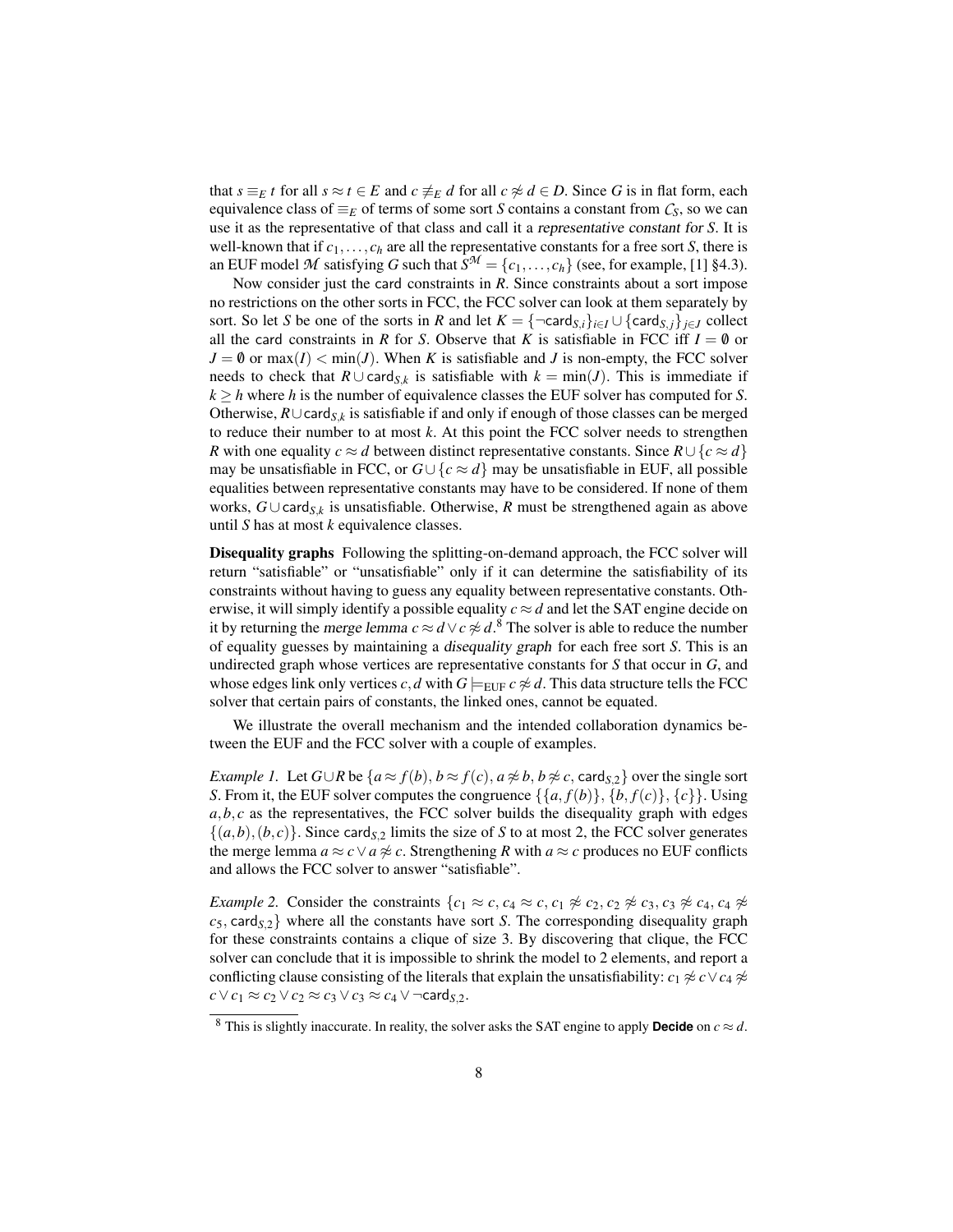#### 3.2 FCC Solver Enhancements: Regions

The FCC solver is able to detect the unsatisfiability of a constraint set  $D \cup \{card_{S,k}\},$ where *D* is a set of disequalities between representative constants for *S*, only if the disequality graph corresponding to *D* contains a  $(k + 1)$ -vertex clique. Now, even just checking for the presence of a  $(k + 1)$ -clique in a *n*-vertex graph is too expensive in general—as its worst case complexity is  $O(n^{k+1}(k+1)^2)$ . We have developed a method that reduces that cost in practice by partitioning the vertices of the graph into regions.

The partition is updated incrementally as the graph evolves so as to maintain the invariant that any  $(k+1)$ -clique of the graph is entirely contained in one of the regions. We call such partitions a *regionalization* of the graph. Regionalizations help provide a weak effort type of satisfiability check where the theory solver reports "(un)satisfiable" only when the (un)satisfiability of its constraints is immediate, and reports "unknown" otherwise. Frequent weak effort checks are commonly used in SMT solvers [11]. They are useful during the extension of the assignment M, to avoid extensions that are clearly unsatisfiable in one of theories. In contrast, strong effort checks, where the theory solver is required to give a definite answer or provide a splitting lemma, are needed (for correctness) only when the SMT solver has found an assignment M that propositionally entails the current set of ground clauses.

Weak effort checks When a vertex is added to the graph it starts into its own singleton region. Two regions are combined into one whenever the addition of an edge or the merging of two nodes breaks the regionalization invariant by creating too many interregional edges, which link two vertices belonging to different regions. The choice of which regions to combine is made heuristically in an effort to increase the likelihood of generating a  $(k+1)$ -clique. Specifically, a region is combined with the one with which it shares the highest number of inter-regional edges. For any given regionalization of the disequality graph, small regions, those with less than  $k+1$  vertices, cannot give rise to a clique. So our solver ignores them and focuses on the large regions, the other ones. The solver maintains a set of  $k+1$  watched vertices from each large region, representing a candidate clique. A new vertex from the region is added to this set whenever two vertices in it are merged, to maintain the set's size at  $k+1$ .<sup>9</sup> The solver also keeps track of all pairs of watched vertices that are not linked. This way it knows that the region contains a  $(k+1)$ -clique as soon as the set of those pairs becomes empty. Similarly, it knows that the graph cannot contain any  $(k+1)$ -cliques as soon as the set of regions reduces to one small region. These facts are used to determine the answer of weak effort satisfiability checks.

*Example 3.* Consider the constraints  $\{c_1 \not\approx c_2, c_2 \not\approx c_3, c_3 \not\approx c_4, \text{card}_{S,2}\}\$ , all over sort *S*, and the partition  $\{\{c_1, c_2\}, \{c_3, c_4\}\}\.$  That partition is indeed a regionalization because a 3-clique can span two regions only if it contains two interregional edges, and this partition only has one. Adding the disequation  $c_2 \not\approx c_4$  or  $c_1 \not\approx c_4$ , say, breaks the regionalization invariant. In either case, FCC the solver would then merge the two regions (and discover a 3-clique with nodes  $c_2$ ,  $c_3$ ,  $c_4$  in the first case).

<sup>&</sup>lt;sup>9</sup> If there are no new vertices to watch, the region has become small and can be ignored.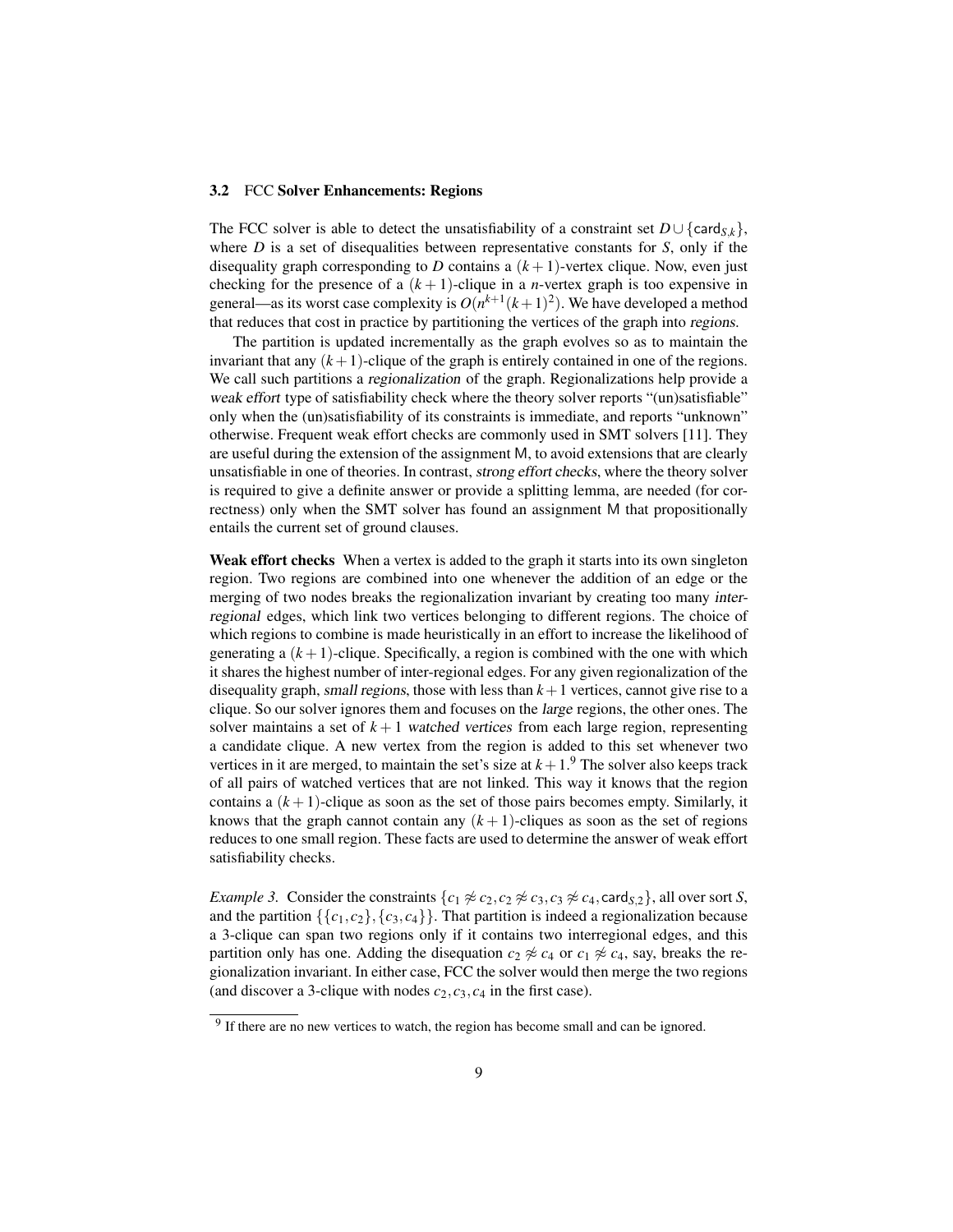Strong effort checks When the satisfiability of the current set of FCC constraints cannot be determined immediately as in weak effort checks, the FCC solver looks at ways to reduce the size of large regions by guessing an equality between two unlinked watched vertices in the same region, and returning the corresponding merge lemma. If there are no large regions, it creates one by combining smaller ones heuristically. This process eventually leads to the creation of a clique of watched vertices contradicting the corresponding cardinality constraint, or the creation of a single small region per sort. The solver can then report unsatisfiability in the first case and satisfiability in the second.

#### 3.3 A Finite Model Finding Strategy

In this subsection we show how a  $DPLL(T_1,...,T_m)$  solver can be turned into a finite model finder for quantified formulas by incorporating the FCC solver described above and adopting a specific execution strategy.

Suppose  $T_1$  is EUF and  $T_2$  is FCC. The strategy starts by applying the **Propagate**<sup>*i*</sup> rules as much as possible. If propositional or theory conflicts arise in the process, an application of **Conflict***<sup>i</sup>* and then **Fail** ends the execution. Otherwise, for each free sort *S* in the input problem, the SMT solver asks the FCC solver for a cardinality lemma  $card_{S,k_S} \vee \neg card_{S,k_S}$ , encoding the guessing of a concrete cardinality bound on *S* and corresponding to one application of **Learn**2. This is followed by a corresponding number of **Decide** applications, asserting the cardinality constraint card*S*,*k<sup>s</sup>* from each of the new lemmas. From then on, the execution proceeds as usual in  $DPLL(T_1, ..., T_m)$ solvers, but with no applications of the ∀**-Inst** rule. (The ∃**-Inst** rule is applied, once, as soon as the proxy literal  $\neg a$  gets added to the current assignment.)

In particular, the EUF solver computes the congruence closure of all the EUF equalities in the assignment M and adds to it, with **Propagate**1, all the entailed equalities it derives. The FCC solver builds each disequality graph incrementally, starting with one whose vertices are all the representative constants of the initial EUF equivalence classes. New edges, and possibly new vertices, are added to the graph as disequalities get added to M. Vertices are merged, with each resulting vertex inheriting all the edges of the vertices it replaces, as their equivalence classes get merged by EUF and the corresponding equation between the class representatives is added to M.

As card literals and (dis)equalities between representative constants are added to M and sent to the FCC solver, the solver is asked about the satisfiability of its updated set of constraints. It answers unsatisfiable only if its card constraints are unsatisfiable or they contain a constraint of the form card $<sub>S,k</sub>$  and the disequality graph for *S* contains</sub> a  $(k+1)$ -vertex clique over the representative constants for *S*. The solver's explanation for the unsatisfiability in the latter case is a lemma of the form  $\bigvee_{c \approx d \in E} \neg(c \approx$ *d*) ∨  $\bigvee_{\neg(c \approx d) \in D} c \approx d$  ∨  $\neg \text{card}_{S,k}$  where *E* and *D* are respectively a set of equalities and disequalities in the current assignment M that together generate the clique. Returning that clause corresponds to an application of **Conflict**<sub>2</sub>, which might lead, through applications of **Explain***<sup>i</sup>* and then **Backjump**, to alternative identifications of representative constants. If no other alternatives exist, **Backjump** will backtrack to the the decision level right before the addition of card $S_k$  to M, and assert  $\neg \text{card}_{S_k}$ . This will cause the FCC solver to consider a larger cardinality  $k'$  for  $S$ , and return the lemma  $card_{S,k'} \vee \neg card_{S,k'}$  when queried again.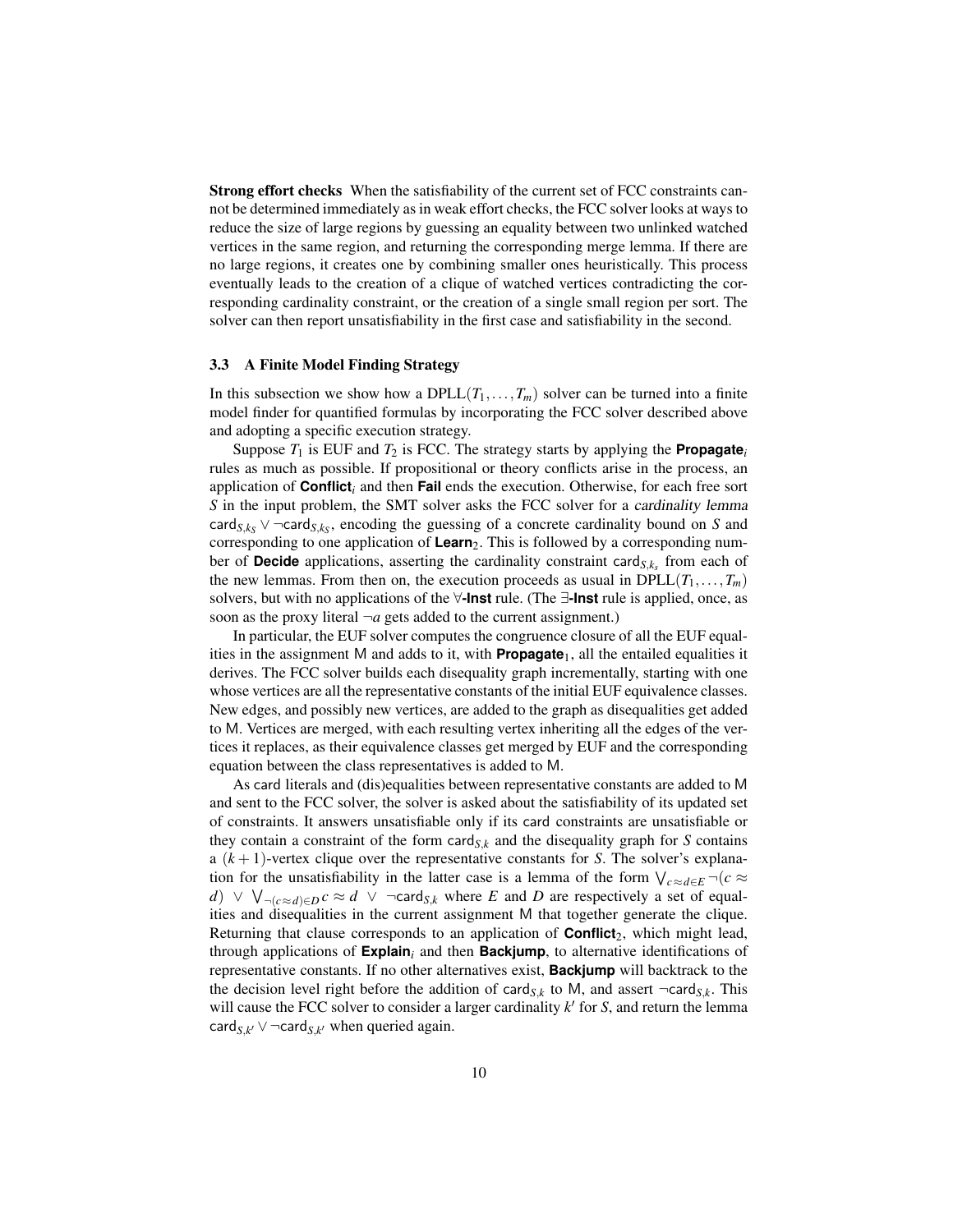The constraints given to the FCC solver may be unsatisfiable in the presence of card<sub>*Sk*</sub> even if the disequality graph for *S* contains no  $(k+1)$ -cliques—as long as this graph has more than *k* nodes. To see this, simply observe that satisfiability in this case is akin to the *k*-colorability problem for that graph, which means that further internal search might be needed to determine satisfiability. As discussed earlier, to keep the FCC solver simple it is enough to have it just determine which pairs *c*,*d* of representative constants could be in principle identified in order to shrink the graph, and report that possibility as the merge lemma  $c \approx d \vee c \not\approx d$ . With a decision strategy that prefers  $c \approx d$  over  $c \not\approx d$ , this lets the SMT solver assert  $c \approx d$  with **Decide**. The new literal is then used by the FCC solver to shrink the graph and by the EUF solver to merge the equivalence classes of *c* and *d*. Unless this leads to a conflict, the FCC will continue generating merge lemmas until the size of the disequality graph for *S* goes down to *k*.

*Remark 1.* Because of congruence constraints, guesses on merge lemmas may sometimes lead to inconsistencies in EUF, instead of FCC, unless the EUF solver computes and propagates all entailed disequalities—which is usually not the case, for efficiency reasons. For example, suppose the current assignment M is  ${c_3 \approx f(c_1), c_4 \approx}$  $f(c_2)$ ,  $c_3 \not\approx c_4$ , card<sub>*S*,2</sub>} where all the terms have sort *S*. Unless the EUF solver propagates the entailed literal  $c_1 \not\approx c_2$ , the FCC solver will construct for *S* the disequality graph  $({c_1, \ldots, c_4}, ({c_3, c_4})$  and may ask the SAT engine to guess  $c_1 \approx c_2$ . The subset  ${c_3 \approx f(c_1), c_4 \approx f(c_2), c_3 \not\approx c_4, c_1 \approx c_2}$  of the new assignment will then be found unsatisfiable by the EUF solver. In contrast, guessing for instance  $c_1 \approx c_3$  and  $c_2 \approx c_4$ will produce a model of the required cardinality.  $\Box$ 

When M propositionally entails all the ground clauses in F and all the sub-solvers (including the FCC solver) have reported their constraints to be satisfiable, those clauses have a model that interprets each free sort *S* as a finite set of representative constants. Following that, the SMT solver goes into an instantiation round where it applies the ∀**-Inst** rule exhaustively. That is, if for each *a* ∈ M and *a* ⇔ ∀x*C*[x] ∈ F it adds to F all possible well-sorted instances  $C[\mathbf{c}]$ , where where the elements of  $\mathbf c$  are current representative constants. The system processes the new ground clauses, and the new constraints they generate, as described above until **Fail** is applicable or a new model of the (extended set of) ground clauses of F is found. Then the system starts another instantiation round, but adding to  $\overline{F}$  only clause instances  $C[\mathbf{c}]$  that had not been added in previous instantiation rounds. More precisely, it will discard a newly generated instance  $C[\mathbf{d}]$  if F contains an instance  $C[\mathbf{c}]$  where c and **d** are equivalent in the current congruence closure. The whole process stops if a new instantiation round produces no new instances. This is because at that point the literals of M have a finite model that satisfies all the instances of the quantified formulas.

In our default strategy, the cardinality upper bounds expressed with the card constraints start at 1 for each sort and are incremented only by 1 at a time, with the goal of minimizing sort sizes in candidate models. Keeping those sizes small is essential to contain the explosion of formula instances added during instantiation rounds. An additional way to control this explosion is to replace exhaustive instantiation with smarter heuristics that avoid the generation of redundant instances of quantified formulas—intuitively, instances guaranteed to be satisfied by the current candidate model. We have developed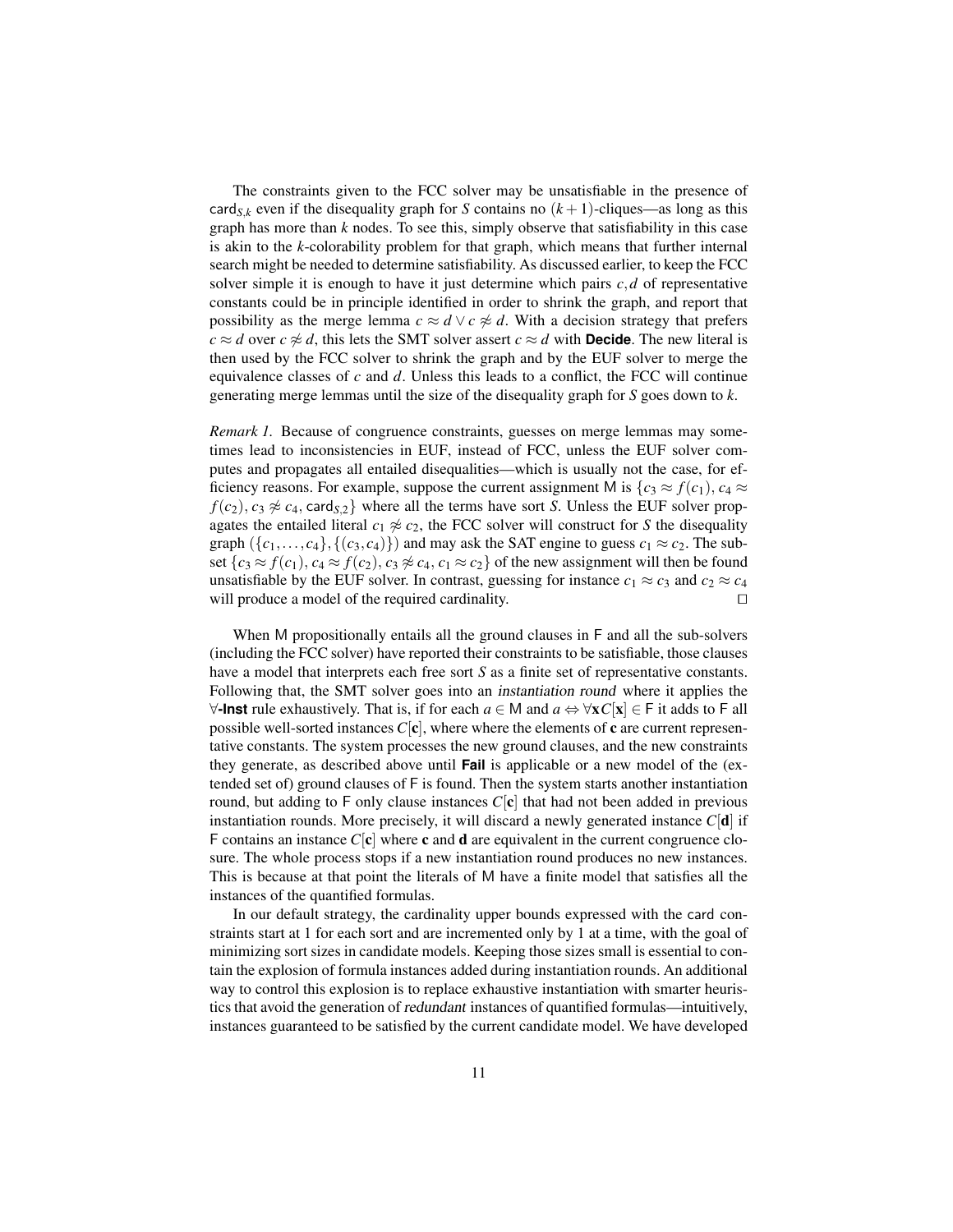an effective notion of redundancy and a non-exhaustive instantiation method that relies on advanced data structures to represent and query candidate models. That work and the performance improvements it yields are discussed in a companion paper [13].

Correctness To argue about the soundness of our finite model finding method (i.e., the input problem is unsatisfiable whenever the execution ends with the fail state), observe first that the method can be described entirely as a particular execution strategy of the abstract framework presented in Section 2. Thus, it suffices to show that the FCC solver is itself sound.

Proposition 1. *Whenever the* FCC *solver returns "unsatisfiable" for a set R of* FCC *constraints, R is unsatisfiable in the* FCC *theory.*<sup>10</sup>

Our model finding method is non-terminating in general because there exists satisfiable quantified EUF formulas with no finite models. The more interesting question is whether it is finite-model complete, that is, guaranteed to find a finite model of the input problem if one exists. As described here, our approach is finite-model complete for input problems whose quantifiers all range over the same free sort, but not in the more general case involving several free sorts. Informally, the reason for this incompleteness is that our method allows executions that keep increasing indefinitely the size of the wrong sort. We are working on the definition of a *practical* fairness restriction on executions that addresses this issue. For the sort of applications we have been targeting, however, this source of finite-model incompleteness did not seem to be a problem.

## 4 Experimental Results

We implemented a finite model finder as described here within CVC4 [2] which is based on DPLL $(T_1, \ldots, T_m)$ . We added to CVC4 our FCC solver, implementing it as a direct extension of CVC4's EUF solver. That solver maintains backtrackable data structures for representing the current congruence closure over EUF terms as well as keeping track of asserted disequalities between them. In addition, the FCC solver maintains data structures for the current regionalization as described in Section 3.2.

We ran two sets of experiments, the first to evaluate the relative effectiveness of various strategies for the FCC solver, and the second to evaluate the model finder's overall performance when used with quantified formulas. For the second set of experiments, we compared our model finder against various state-of-the-art SMT solvers, including CVC4 itself. All experiments were run on a Linux machine with an 8-core 2.60GHz Intel<sup>®</sup> Xeon<sup>®</sup> E5-2670 processor.<sup>11</sup>

## 4.1 FCC Solver Evaluation

We tested various configurations of the FCC solver, starting with the default configuration cvc4+f, which implements the region-based enhancements described in Section 3.2 as well as an additional enhancement where conflict clauses have simply the

<sup>10</sup> We omit the proof of this proposition because it is relatively straightforward thanks to the restricted cases in which the FCC solver returns "unsatisfiable."

<sup>&</sup>lt;sup>11</sup> The finite model finder, detailed results, and the non-proprietary benchmarks discussed in this section are available at http://cvc4.cs.nyu.edu/experiments/CAV-2013/ .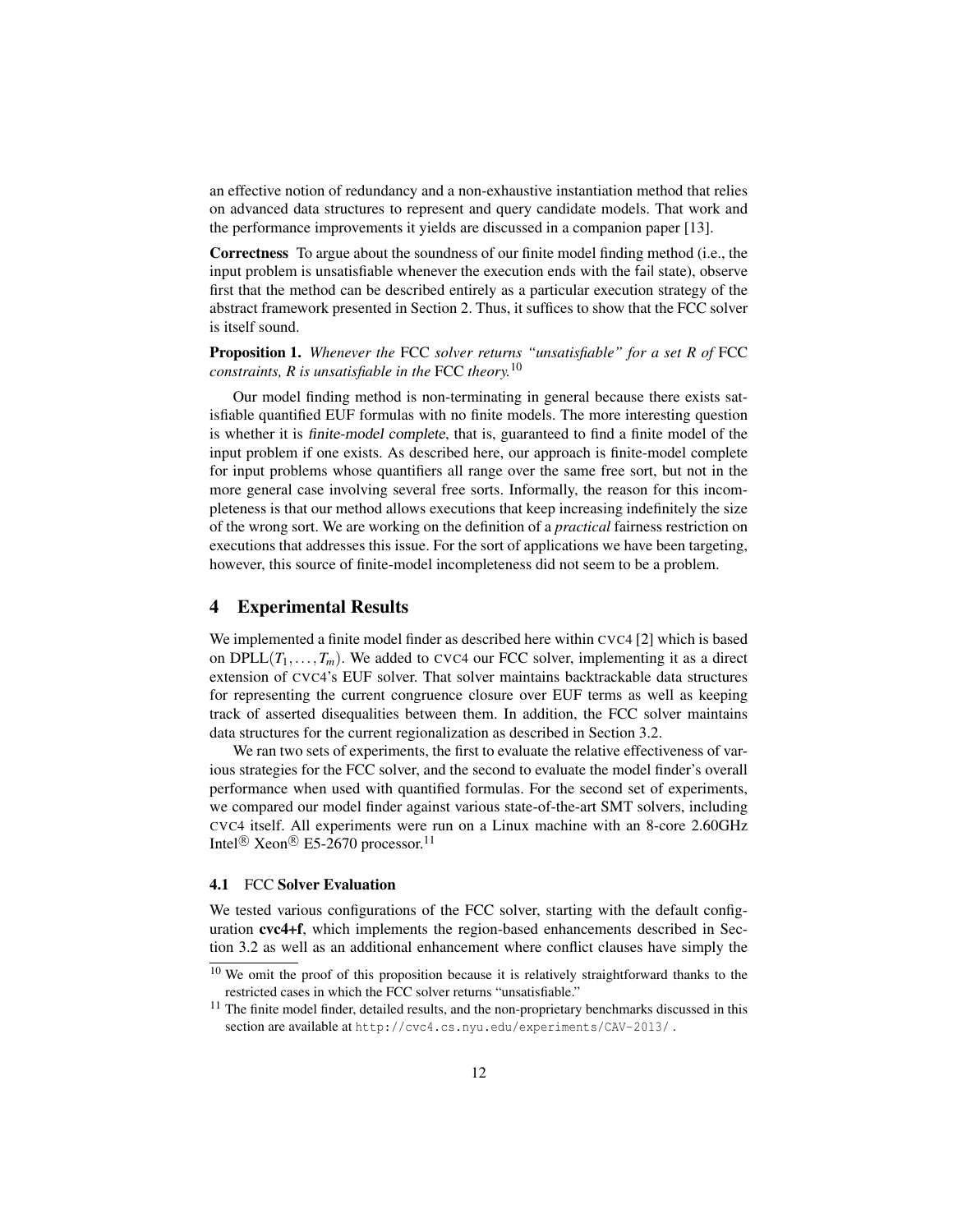

Fig. 2: Results for randomly generated benchmarks. Runtimes are on a log-log scale.

form  $\neg$ distinct( $c_1, \ldots, c_{k+1}$ ) ∨  $\neg$ card<sub>*S*,*k*</sub>, where distinct is a variadic logical predicate satisfied exactly when its arguments evaluate to pairwise distinct elements. We also tested a configuration, cvc4+fe, where conflict clauses are as described in Section 3.3. This configuration avoids the introduction of new predicates into the search (the distinct ones), but has the disadvantage that it can generate different conflict clauses for essentially the same clique. Additionally, we considered configuration cvc4+f-r, which differs from cvc4+f only in that regionalizations have always just one region per sort *S*, encompassing the entire disequality graph for *S*.

We also evaluated the MACE-style approach to finite model finding described in related work, which we encoded in the configuration cvc4+mace. For a basic idea of this encoding in the simple case of a ground EUF formula  $\varphi$  involving a single sort, if  $T_{\varphi}$  is the set of all terms in  $\varphi$  and  $c_1, \ldots, c_k$  are fresh constants serving as domain constants, this configuration uses CVC4 to check the satisfiability of

$$
\varphi \wedge \text{distinct}(c_1, \ldots, c_k) \wedge \bigwedge_{t \in \mathbf{T}_{\varphi}} (t = c_1 \vee \ldots \vee t = c_k)
$$
 (1)

for  $k = 1, 2, \ldots$  until (1) is found satisfiable for some k. Then, the minimal model size for  $\varphi$  is *k*. As we mentioned in Section 1, a major shortcoming of this approach is the introduction of unwanted value symmetries in the problem. CVC4 can address this issue to some extent since it incorporates a few symmetry breaking techniques directly at the EUF level [6].

We considered satisfiable benchmarks encoding randomly generated graph coloring problems and consisting of a conjunction of disequalities between constants of a single sort. In particular, we considered a total of 793 non-trivial problems containing between 20 and 50 unique constants and between 100 and 900 disequalities, and measured the time it takes each configuration to find a model of minimum size, with a 60 second timeout. For the benchmarks we tested, the configuration cvc4+f solves the most benchmarks, 723, within the time limit. Although not shown here in detail, cvc4+f was an order of magnitude faster than cvc4+fe on most benchmarks, with the latter only being able to solve 309 benchmarks within the time limit. This strongly suggests that generating explanations for cliques in conflict lemmas involving cardinality constraints is not an effective approach in this scheme.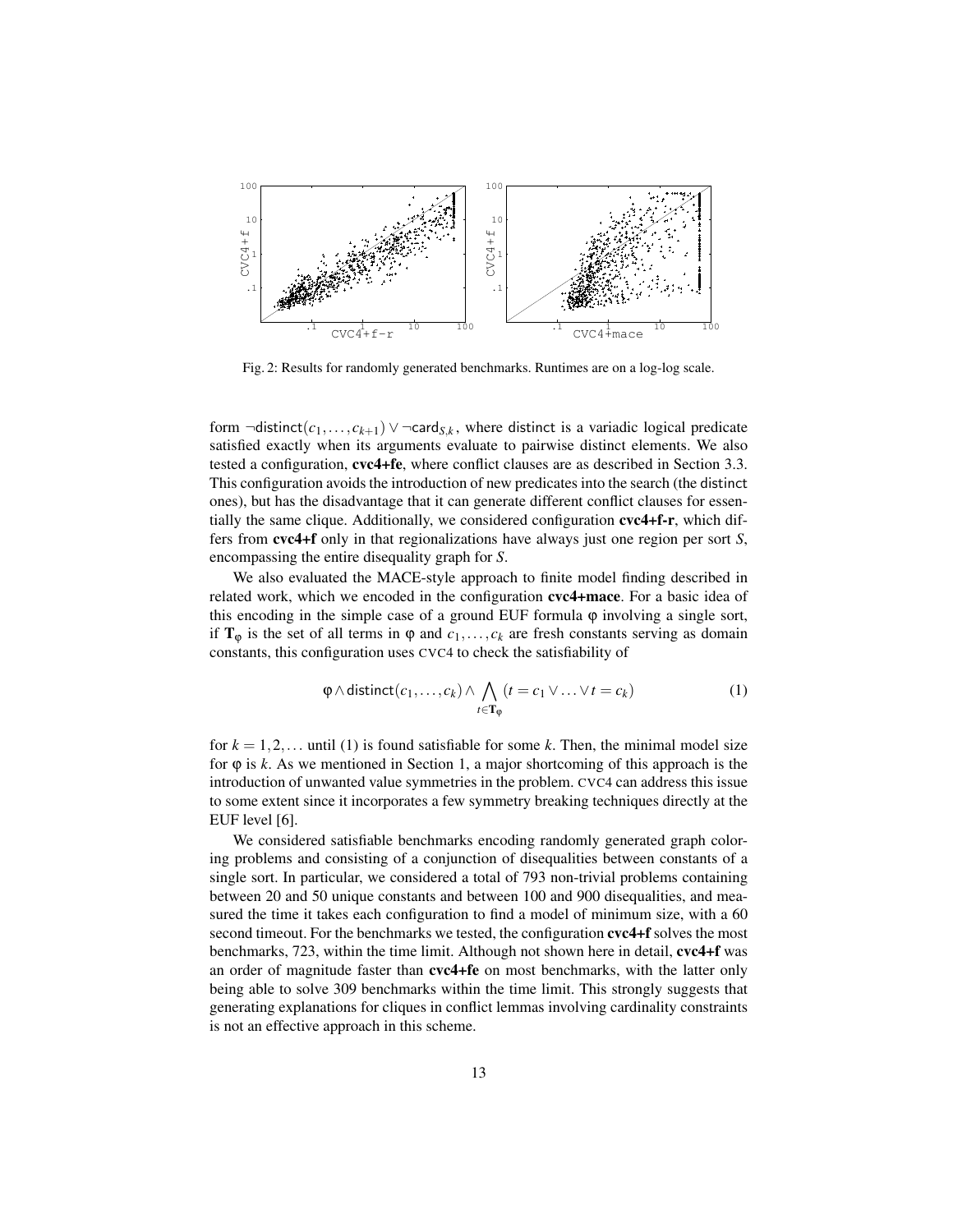Figure 2 compares the performance of the configuration cvc4+f against cvc4+f-r and cvc4+mace. The first scatter plot clearly shows that the cvc4+f configuration generally requires less time and solves more benchmarks  $(723 \text{ vs. } 664)$  than cvc4+f-r, confirming the usefulness of a region-based approach for clique detection. The second scatter plot compares cvc4+f against cvc4+mace. The latter configuration was able to solve only 617 benchmarks and generally performed poorly on benchmarks with larger model size. The median model size of the 123 benchmarks solved only by cvc4+f was 17, whereas the median size of the 13 benchmarks solved only by cvc4+mace was 10. This suggests that for larger cardinalities **cvc4+mace** suffers from the model symmetries created by the introduction of domain constants, something that cvc4+f avoids.

## 4.2 Finite Model Finder Evaluation

We also evaluated the overall effectiveness of CVC4's finite model finder for quantified SMT formulas. We used benchmarks derived from verification conditions generated by DVF [9], a tool used at Intel for verifying properties of security protocols and design architectures, among other applications. Both unsatisfiable and satisfiable benchmarks were produced, the latter by manually removing necessary assumptions from verification conditions. All benchmarks contain quantifiers, although only over free sorts, and span a wide range of theories, including linear integer arithmetic, arrays, EUF, and inductive datatypes.

For comparison we looked at the SMT solvers CVC3 (version 2.4.1), Yices (version 1.0.32), Z3 (version 4.1). We also considered CVC4 (release r4751) in native mode, that is, without the finite model finding techniques described here. We did not look at traditional theorem provers and finite model finders because they do not have built-in support for the theories in our benchmark set. All the solvers considered use E-matching as a heuristic method for answering unsatisfiable in the presence of universally quantified formulas. CVC4 uses no sophisticated techniques for detecting satisfiability, which means that it reports "unknown" for most satisfiable quantified problems. In contrast, Z3 additionally relies on model-based quantifier instantiation [8] to be able to detect satisfiable quantified problems in certain cases.

The results, separated into unsatisfiable and satisfiable instances, are shown in Figure 3 for five classes of benchmarks and a timeout of 600s per benchmark. The first two classes, refcount and german, represent verification conditions for systems described in [9]; benchmarks in the third are taken from [16]; the last two classes are verification problems internal to Intel.

For the satisfiable benchmarks, our finite model finder is the only tool capable of solving any instance in the last three benchmark classes.<sup>12</sup> In fact,  $\text{cvc4+f}$  is able to solve all but two, and most of them in less than a second. By comparing cvc4+f against cvc4+f-r, we see that the region-based approach for recognizing cliques is beneficial, particularly for the harder classes where the latter configuration solves fewer benchmarks within the timeout. The model sizes found for these benchmarks were relatively

<sup>&</sup>lt;sup>12</sup> Yices reports "unsat" for two of these benchmarks. We believe that, based on the way they were constructed, the two benchmarks are in fact satisfiable. Also, all other solvers (including previous versions of Yices) time out or answer "unknown".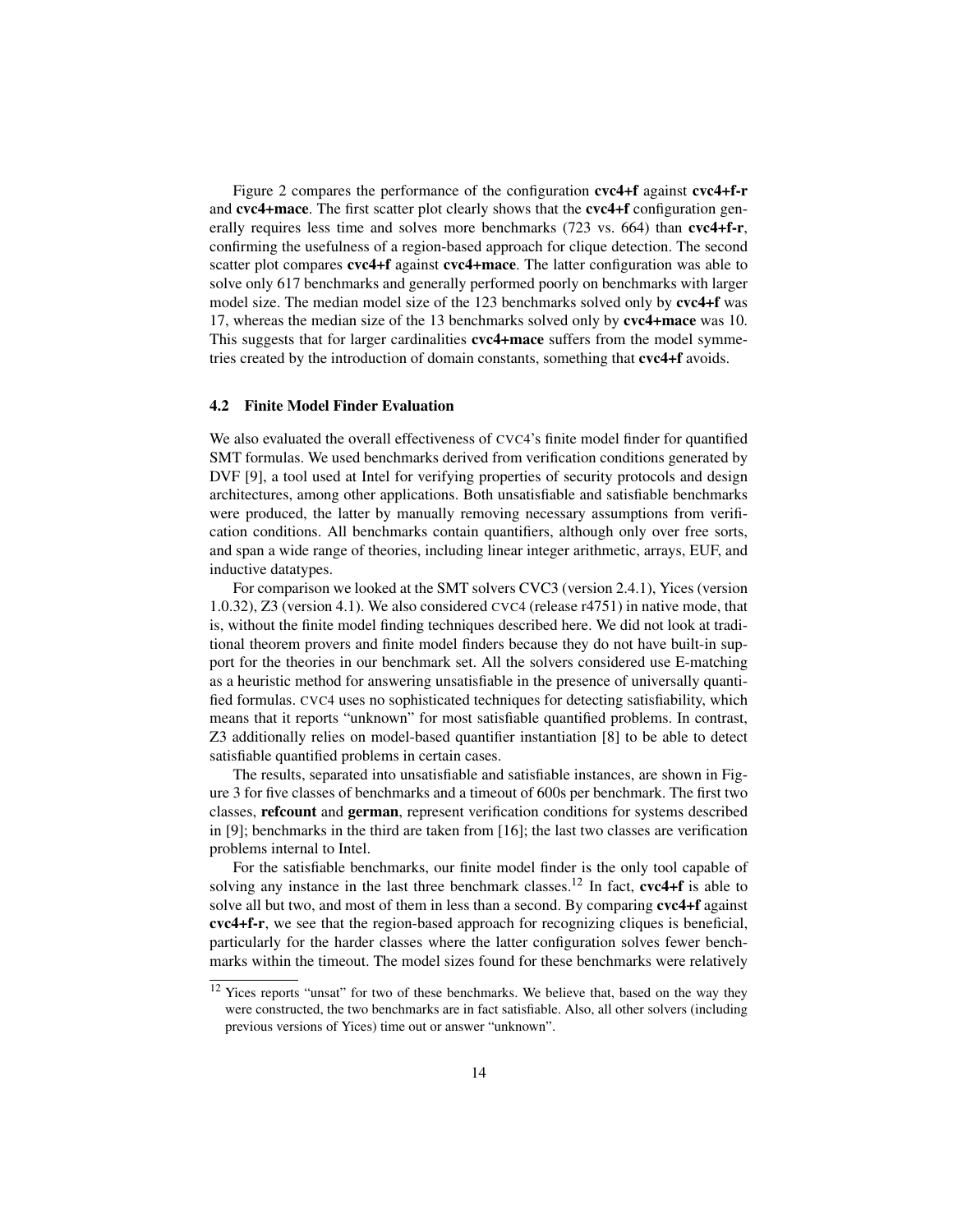| Sat               | german<br>(45) |      | refcount<br>(6) |      | agree<br>(42)                  |        | apg<br>(19)  |        | bmk<br>(37) |          |
|-------------------|----------------|------|-----------------|------|--------------------------------|--------|--------------|--------|-------------|----------|
|                   |                |      |                 |      |                                |        |              |        |             |          |
|                   |                |      |                 |      | solved time solved time solved |        | time solved  | time   | solved      | time     |
| cvc3              | $\theta$       | 0.0  | $\Omega$        | 0.0  | $\Omega$                       | 0.0    | $\theta$     | 0.0    | $\Omega$    | 0.0      |
| vices             | $\overline{c}$ | 0.02 | $\Omega$        | 0.0  | $\Omega$                       | 0.0    | $\theta$     | 0.0    | $\Omega$    | $_{0.0}$ |
| z3                | 45             | 1.1  | 1               | 7.0  | $\Omega$                       | 0.0    | $\mathbf{0}$ | 0.0    | $\Omega$    | 0.0      |
| cvc4              | $\overline{c}$ | 0.00 | $\Omega$        | 0.00 | $\Omega$                       | 0.0    | $\Omega$     | 0.0    | $\Omega$    | 0.0      |
| $cvc4+f$          | 45             | 0.3  | 6               | 0.1  | 42                             | 15.5   | 18           | 200.0  | 36          | 1201.5   |
| $\text{cvc4+f-r}$ | 45             | 0.3  | 6               | 0.1  | 42                             | 18.6   | 15           | 364.3  | 34          | 720.4    |
|                   |                |      |                 |      |                                |        |              |        |             |          |
|                   |                |      |                 |      |                                |        |              |        |             |          |
| Unsat             | german         |      | refcount        |      |                                | agree  |              | apg    |             | bmk      |
|                   | (145)          |      | (40)            |      |                                | (488)  |              | (304)  |             | (244)    |
|                   |                |      |                 |      | solved time solved time solved |        | time solved  | time   | solved      | time     |
| cvc3              | 145            | 0.4  | 40              | 0.2  | 457                            | 6.8    | 267          | 77.0   | 229         | 76.2     |
| vices             | 145            | 1.8  | 40              | 7.0  | 488                            | 1475.4 | 304          | 35.8   | 244         | 25.3     |
| z3                | 145            | 1.9  | 40              | 0.9  | 488                            | 10.6   | 304          | 12.2   | 244         | 5.3      |
| cvc4              | 145            | 0.1  | 40              | 0.2  | 484                            | 6.8    | 304          | 11.2   | 244         | 2.9      |
| $cvc4+f$          | 145            | 0.8  | 40              | 0.4  | 476                            | 3782.1 | 298          | 2252.5 | 242         | 1507.0   |

Fig. 3: Results for DVF benchmarks. All times are in seconds.

small, only a handful had a model with sort cardinalities larger than 4. To our knowledge, our model finder is the only tool capable of solving these benchmarks.

For the unsatisfiable benchmarks, Yices and Z3 can solve all of them, with Z3 being much faster in some cases. Interestingly, all of these benchmarks are solved in less than 3s by either  $\text{cvc4}$  (plain CVC4) or  $\text{cvc4+f}$ , indicating that a combination of the two is advantageous in general. We observe that cvc4+f is orders of magnitude slower than the SMT solvers on these benchmarks. This is, however, to be expected since it is geared towards finding models, and applies exhaustive instantiation with increasingly large cardinality bounds, which normally delays the discovery that the problem is unsatisfiable regardless of those bounds.

# 5 Conclusion and Further Work

We presented a method for endowing DPLL(*T*)-based SMT solvers with finite model finding capabilities for quantified SMT formulas with quantifiers ranging over free sorts. The method relies on a novel and efficient sub-solver for finite cardinality constraints that is fully integrated in the overall SMT solver. Our experimental results with benchmarks generated from a variety of verification applications show that our model finding approach is superior to current quantifier instantiation methods in SMT in the case of satisfiable inputs.

Future work will focus on identifying suitable fair execution strategies that guarantee finite model completeness for problems with multiple free sorts. We are also plan to investigate further approaches for finding models of formulas with quantifiers ranging also over built-in domains such as the integers.

Acknowledgments We thank Clark Barrett, Morgan Deters, Dejan Jovanović, and François Bobot for their suggestions and assistance in the implementation of our model finder. We thank Mark Tuttle for providing the model from which the agree benchmarks were generated.